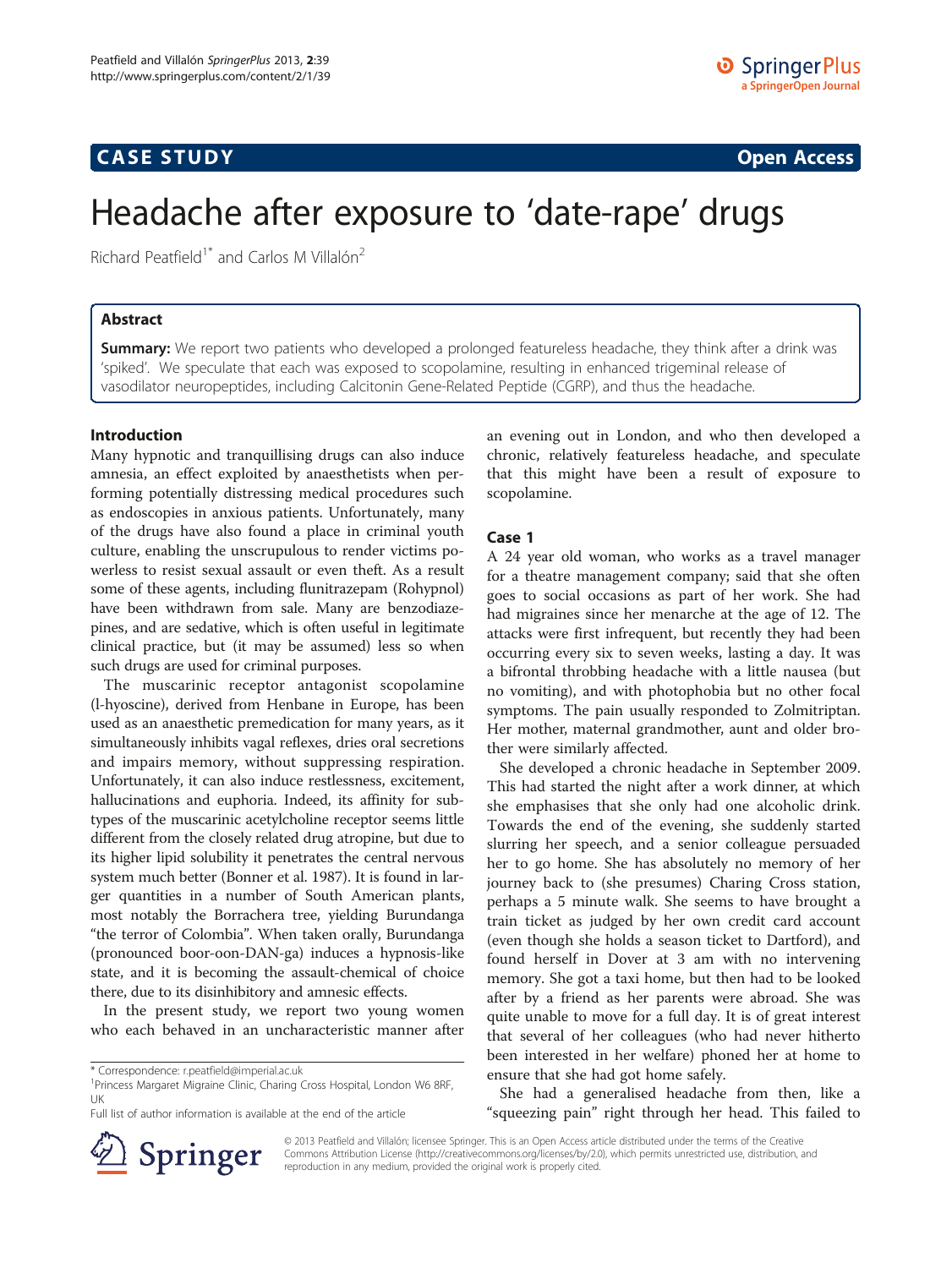respond first to Zolmitriptan, and then to Co-codamol, and more recently she has taken amitriptyline (25 mg daily), which has improved her sleeping pattern, but not the headache, though it does vary in severity. She discontinued the contraceptive pill (Microgynon) in late August 2009 because of weight gain. She still sleeps poorly, with insomnia for up to two to three hours, but no early waking. There were no significant abnormalities on examination. The dose of amitriptyline was increased and the codeine discontinued, depending as best she can on antiinflammatory drugs.

## Case 2

This 18 year old woman works as a sales assistant in a jewellery shop. There was no past or family history of headache. She thinks a drink was spiked "by the barman" in a night club in March 2009. Her mother's account is that she was "put outside" the night club where she collapsed, and her mother came to fetch her. She was found to be drowsy and crying with her eyes wide open. She could not see her mother, but recognised her voice. She was taken to the local hospital emergency department, but treated as a "drunken teenager" and allowed to sleep it off in a cubicle. She was clearly difficult to rouse during this time. She was completely amnesic until waking up in hospital, perhaps five hours after she took the drink.

For the next eighteen months she had a chronic, though variable, right hemicranial headache. There was some nausea, and occasional vomiting when the pain was bad. She was not pregnant. She had taken Microgynon 30 since the age of 13, and she had used dothiepin at a dose of 75 mg daily for the headache without much benefit. The pain had not responded to paracetamol, cocodamol or tramadol.

There was a slight drift of the right hand on examination, but no other abnormalities. An MRI scan showed no abnormality in the brain substance, though there was a glomus vagale paraganglioma, which was considered asymptomatic, and is being monitored with regular scans. A trial of indomethacin was unsuccessful, as was topiramate up to 100 mg daily. She discontinued this in September 2010, and the pain has gradually improved since then. By June 2011 she was having a 4-day attack every 2–3 months.

## **Discussion**

There seems to be at least circumstantial evidence these women's drinks were 'spiked', though identification of the drug administered is necessarily speculative. We have no direct evidence at all, though the relative lack of sedation does suggest Burundanga.

Burundanga is a kind of voodoo powder obtained from a Colombian local plant of the nightshade family, a

shrub called borrachera, or "drunken binge". Used for hundreds of years by native South Americans in religious ceremonies, the powder when ingested causes victims to lose their will and memory, sometimes for days. When refined, the powder yields scopolamine, a wellknown drug with legitimate uses as a sedative and to combat motion sickness. But in Colombia the drug's most avid users are street criminals. Crooks mix the powder with sedatives and feed the Burundanga cocktail to unsuspecting victims whom they then proceed to rob or worse. Doctors there estimate that Colombian hustlers slip the odourless, colourless and soluble Burundanga in food or drink to about 500 unwitting victims in the city each month. About half of the city's total emergency room admissions for poison are Burundanga victims (De Cordoba [1995\)](#page-2-0).

Cases of headache induced by scopolamine have been recorded. Gordon (Gordon et al. [1991](#page-2-0)) reported a naval airman who developed chronic headaches after five months' continuous treatment with scopolamine, and Ikeda et al. (Ikeda et al. [2009\)](#page-2-0) noted that 54 out of 1919 subjects premedicated with 20 mg scopolamine for, gastrointestinal X-ray examination' developed headaches - all had a past history of migraine, and only one of the 1865 non-migraineurs had a headache, and this was mild. The headaches lasted several hours. The headache seems unrelated to the suppression of muscarinic parasympathetic vasodilatation in the cerebral circulation, as scopolamine does not affect this, at least in the rat (Kowacs et al. [2004](#page-2-0)). The therapeutic benefit of acetylcholinesterase inhibitor drugs such as donepezil in migraine (Ikeda et al. [2009](#page-2-0); Nicolodi et al. [2002\)](#page-2-0) suggests that cholinergic pathways may suppress migrainous attacks and, thus, muscarinic cholinergic receptor antagonists might lead to the development of headache.

Animal studies suggest that  $M_2$  muscarinic receptor subtypes are presynaptically located on cholinergic nerve terminals, where they can act as autoreceptors to decrease acetylcholine release (by negative feed-back mechanisms). Interestingly, blockade of these sites (with atropine, scopolamine or more selective  $M_2$  receptor antagonists) facilitates acetylcholine release and learning in rats (Vazquez & Baghdoyan [2003\)](#page-2-0). Although we did not directly measure CGRP concentrations in the jugular venous blood of these women, we wonder if prejunctional muscarinic blockade (by scopolamine) may have led to an increase in CGRP release. This would follow from the fact that muscarinic M2 and M4 receptors (for which scopolamine displays a high affinity) are coupled to Gi proteins; upon activation, this would lead to a decrease in intraneuronal cAMP levels, a decrease in Ca2+ conductance and an increase in  $K$  + conductance. These are signal transduction systems usually associated with inhibition of neurotransmitters release.